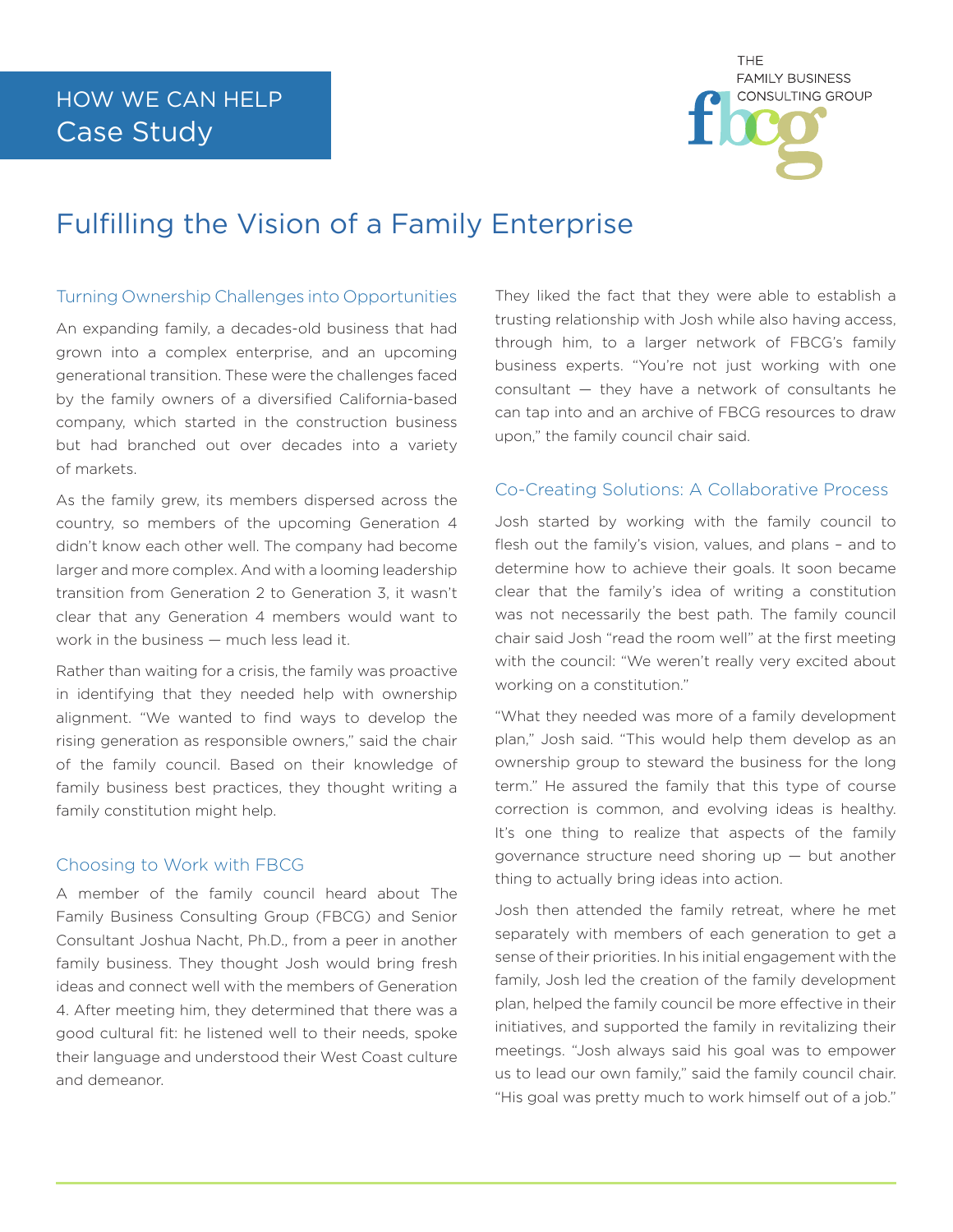Once the family council became more productive and efficient, Josh's role moved to checking in periodically with the family to make sure their efforts were sustainable for the long-term. Pleased with the process and outcome of their family governance work, the family brought Josh back to help locate and place two independent members onto their first advisory board. Even during the challenges of Covid, Josh worked with a small taskforce to identify independent members who could share their business experience and be a good cultural fit in the boardroom. This effort was successful and the two new advisory board members are making meaningful contributions to business performance evaluation and strategy development.

### Focus on Outcomes

Josh and the family collaborated to move the family and the company ahead in four key areas:

#### 1. Creating a Family Development Plan

Using a bottom-up rather than a top-down approach, the family created several committees to work on parts of their family development plan. A social committee looked at ways to build relationships among family members. A revitalized family council focused on governance. An education committee considered what family members need to know to be responsible owners. Other groups focused on philanthropy, entrepreneurship and communication.

The results have been uneven  $-$  a function of the participatory process, and the reality that the family finds it challenging to sustain work in so many areas at once. "It's not neat and tidy, like saying, 'We will write a constitution and then dictate it to everybody,'" the family council chair said. "But it does resonate more — people feel like they're heard."

The family has made quite a bit of progress: The communications committee uses a platform called Trusted Family to make it easier for members to work together. The family continues its philanthropic work, doing volunteer projects when they get together. And they created an entrepreneurial policy: If a family member wants to start a business, they can cash out their company stock, and the company will make

professional advice available to them.

Not all the committees have remained active, but they may start back up again in the future. If the need arises. A key lesson the family learned: "Just try things," said the family council chair.

#### 2. Revitalizing Meetings

The family had been holding regular assemblies, but they resembled shareholder meetings, with lots of reports on the company's finances that not everyone found interesting. "It turned a lot of people off," said the family council chair. "Josh recognized that a topdown approach wasn't really engaging our family. We needed to figure out a more grassroots approach."

Josh worked with the family council to revamp their family assemblies. "He was very helpful in helping us understand that we need to structure our assemblies so that we are engaging people and forming the glue that keeps the family together," said the family council chair. "He helped us figure out how to structure things so we could sneak in little bits of education and then have fun."

Instead of meeting for several hours at a time to go over detailed business reports, for example, they might do a scavenger hunt, then come back and hold a half-hour business session over glasses of wine, then go to dinner. They found they were more productive this way. "Doing less is more for us, in terms of getting people engaged," said the family council chair.

These family gatherings helped the ownership group align, Josh said: "It brought them increased structure and direction. It helped engage more of their younger generation."

#### 3. Developing an Advisory Board

When the family decided to create an advisory board — consisting of family members, independent directors and executives — for the business, they reengaged Josh to help them write the prospectus and find independent directors.

"We don't know that we're going to have family members in the fourth generation working in the business," said the family council chair. "We wanted to start setting up pathways for the family to stay